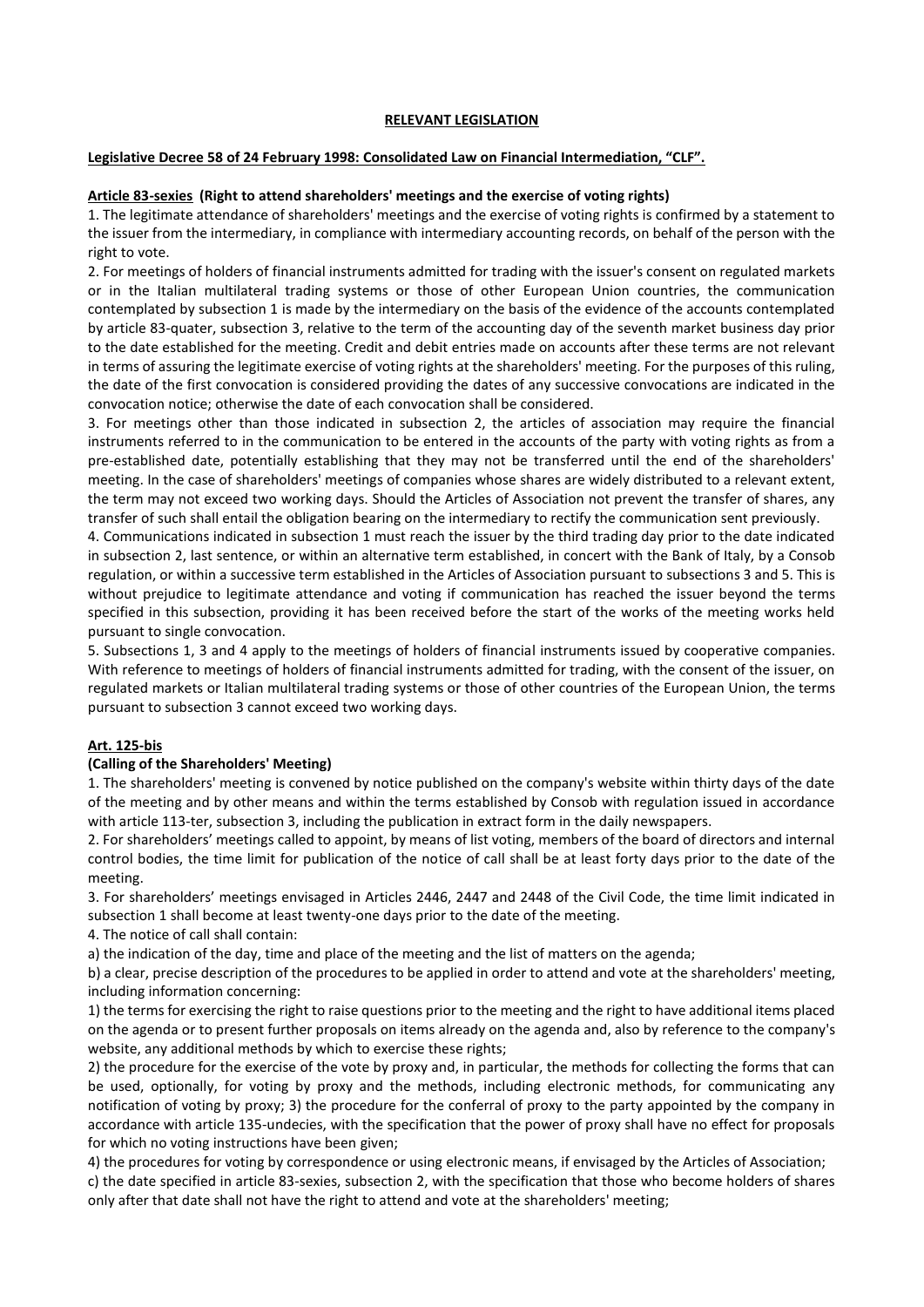d) the terms and conditions for collecting the full text of the proposed resolutions, together with the explanatory reports and documents to be submitted to the shareholders' meeting;

d-bis) the terms and conditions for presenting lists to elect the members of the board of directors and minority members of the board of auditors or the supervisory board;

e) the address of the website specified in article 125-quater;

f) the other information which must be indicated in the notice calling the meeting pursuant to other provisions.

#### **Art. 126-bis**

#### **(Supplementing of the agenda of the shareholders' meeting and presentation of new resolution proposals)**

1. Shareholders, who individually or jointly account for one fortieth of the share capital may ask, within ten days of publication of the notice calling the shareholders' meeting, or within five days in the event of calling the meeting in accordance with article 125-bis, subsection 3 or article 104, subsection 2, for the integration of the list of items on the agenda, specifying in the request, the additional items they propose or presenting proposed resolution on items already on the agenda. The requests, together with the certificate attesting ownership of the share, are presented in writing, by correspondence or electronically, in compliance with any requirements strictly necessary for the identification of the applicants indicated by the company. Those with voting rights may individually present proposed resolutions in the shareholders' meeting. For cooperative companies the amount of the capital is determined by the statutes also in derogation of article 135.

2. Integrations to the agenda or the presentation of further proposed resolutions on items already on the agenda, in accordance with subsection 1, are disclosed in the same ways as prescribed for the publication of the notice calling the meeting, at least fifteen days prior to the date scheduled for the shareholders' meeting. Additional proposed resolutions on items already on the agenda are made available to the public in the ways pursuant to article 125-ter, subsection 1, at the same time as publishing news of the presentation. Terms are reduced to seven days in the case of shareholders' meetings called in accordance with article 104, subsection 2 or in the case of a shareholders' meeting convened in accordance with article 125-bis, subsection 3.

3. The agenda cannot be supplemented with items on which, in accordance with the law, the shareholders ' meeting resolved on proposal of the administrative body or on the basis of a project or report prepared by it, other than those specified under article 125-ter, subsection 1.

4. Shareholders requesting integration in accordance with subsection 1 shall prepare a report giving the reason for the proposed resolutions on the new items for which it proposes discussion or the reason relating to additional proposed resolutions presented on items already on the agenda. The report is sent to the administrative body within the final terms for presentation of the request for integration. The administrative body makes the report, accompanied by its own assessments if applicable, available to the public at the same time as the publication of the notice of supplementation or presentation, with the procedures set out in article 125-ter, subsection 1.

5. If the administrative body, or should it fail to take action, the board of auditors or supervisory board or management control committee fail to supplement the agenda with the new items or proposals presented in accordance with subsection 1, the court, having heard the members of the board of directors and internal control bodies, where their refusal to do so should prove to be unjustified, orders the integration by decree. The decree is published in the ways set out by article 125-ter, subsection 1.

#### **Art. 127-ter**

#### **(Right to ask questions prior to the Shareholders' Meeting)**

1. All those with voting rights may submit questions on the items on the agenda even prior to the shareholders' meeting. Questions received before the meeting will be answered at the latest during the said meeting. The company may provide a single reply to questions with the same content.

1-bis. The notice calling the meeting specifies the terms within which questions raised prior to the shareholders' meeting must reach the company. Terms must be no more than three days prior to the date of the shareholders' meeting at its first or only call, or five days when the call notice establishes that the company shall provide a response to the questions raised before the meeting. In this case, replies are provided at least two days prior to the shareholders' meeting also by publication in a specific section of the company website.

2. No reply is necessary, even in the shareholders' meeting, to questions raised prior to it, where the information required is already available in "FAQ" format in the section of the company's website specified in subsection 1-bis or when the answer has been published in accordance with said subsection.

3. The reply attached to the minutes is considered as given during the meeting when is made available at the beginning of the meeting, by each of those entitle to vote.

#### **Art. 135-novies**

**(Representation at the shareholders' meeting)**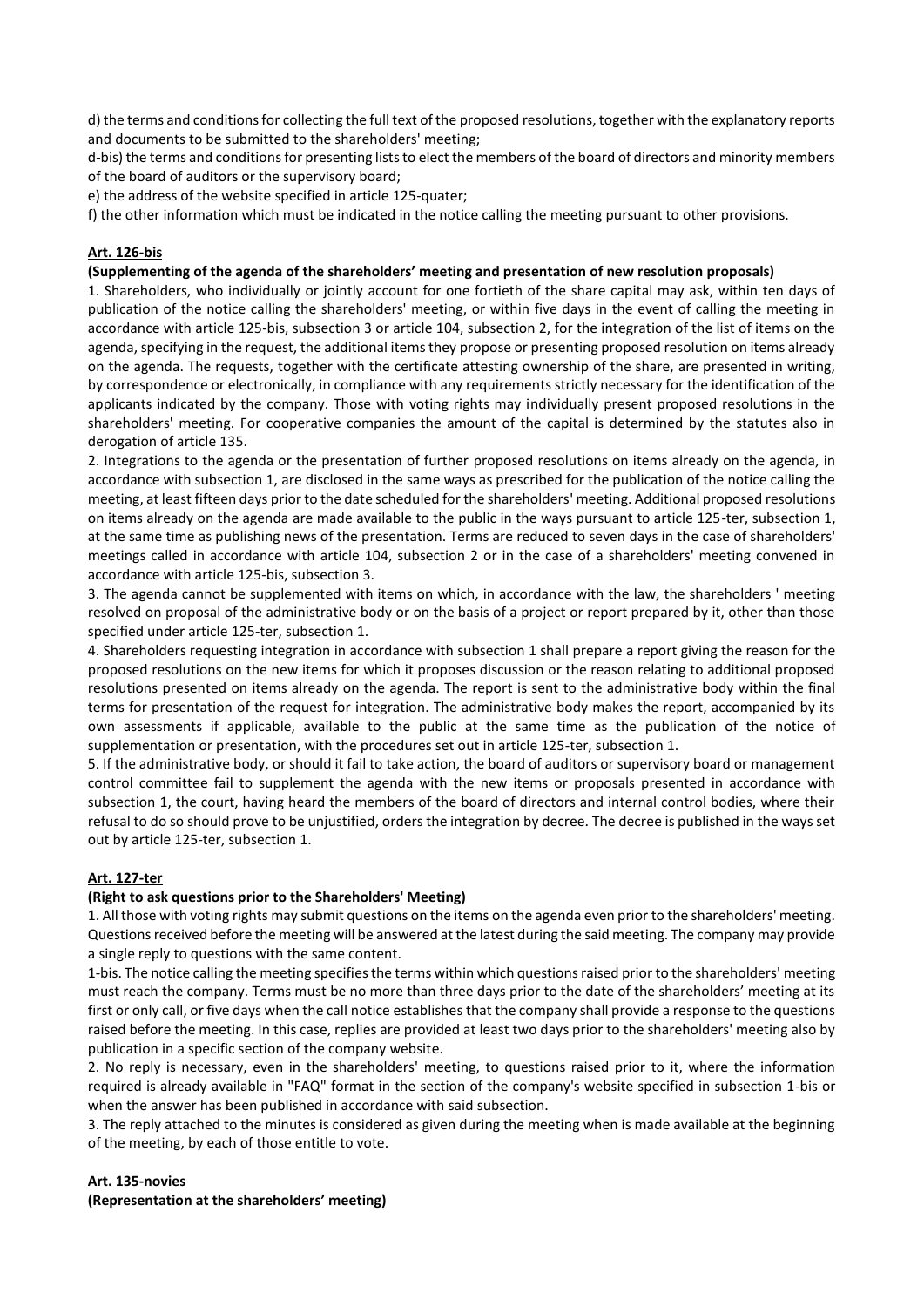1. Any person with the right to vote may indicate one representative for each shareholders' meeting, without prejudice to the right to specify one or more replacements.

2. As an exception to subsection 1, any person with the right to vote may appoint a different representative for each account, used to record financial instrument transactions, valid where the communication envisaged in Article 83-sexies has been issued.

3. As a further exception to subsection 1, if the person indicated as owner of the shares in the communication envisaged in Article 83-sexies acts alone or through registered trustees on behalf of his or her customers, the person in question may indicate others on whose behalf he/she acts, or one or more third parties indicated by such customers, as their representative.

4. If the proxy form envisages such an option, the proxy may arrange for personal substitution by another person of his or her choice, without prejudice to compliance with Article 135-decies subsection 3 and to the right of the person represented to indicate one or more substitutes.

5. In place of the original, the representative may deliver or transmit a copy of the proxy, also in electronic format, confirming his or her liability in compliance of the proxy form to the original and the identity of the delegating party. The representative shall retain the original of the proxy form and keep track of any voting instructions received for a period of one year from closure of the shareholders' meetings concerned.

6. The appointment may be made with a document in an electronic format with a digital signature in accordance with article 21, subsection 2 of Italian Legislative Decree 82 of 7 March 2005. The companies specify in the Articles of Association at least one way of electronic notification of the proxy.

7. Subsections 1, 2, 3 and 4 shall also apply to cases of share transfer by proxy.

8. All of the above without prejudice to the provisions of Article 2372 of the Italian Civil Code. As an exception to article 2372, second subsection of the Italian Civil Code, asset management companies, SICAVs, harmonized management companies and non-EU parties providing collective investment management services may grant representation for more than one shareholders' meeting.

# **Art. 135-decies**

## **(Conflict of interest of the proxy and substitutes)**

1. Conferring proxy upon a representative in conflict of interest is permitted provided that the representative informs the shareholder in writing of the circumstances giving rise to such conflict of interest and provided specific voting instructions are provided for each resolution in which the representative is expected to vote on behalf of the shareholder. The representative shall have the onus of proof regarding disclosure to the shareholder of the circumstances giving rise to the conflict of interest. Article 1711, second subsection of the Italian Civil Code does not apply.

2. In any event, for the purposes of this article, conflict of interest exists where the representative or substitute:

a) has sole or joint control of the company, or is controlled or is subject to joint control by that company;

b) is associated with the company or exercises significant influence over that company or the latter exercises significant influence over the representative;

c) is a member of the board of directors or control body of the company or of the persons indicated in paragraphs a) and b);

d) is an employee or auditor of the company or of the persons indicated in paragraph a);

e) is the spouse, close relative or is related by up to four times removed of the persons indicated in paragraphs a) to c); f) is bound to the company or to persons indicated in paragraphs a), b), c) and e) by independent or employee relations or other relations of a financial nature that compromise independence.

3. Replacement of the representative by a substitute in conflict of interest is permitted only if the substitute is indicated by the shareholder. In such cases, subsection 1 shall apply. Disclosure obligations and related onus of proof in any event remain with the representative.

4. This article shall also apply in cases of share transfer by proxy.

#### **Art. 135-undecies**

## **(Appointed representative of a listed company)**

1. Unless the Articles of Association decree otherwise, companies with listed shares designate a party to whom the shareholders may, for each shareholders' meeting and within the end of the second trading day prior to the date scheduled for the shareholders' meeting, including for callings subsequent to the first, a proxy with voting instructions on all or some of the proposals on the agenda. The proxy shall be valid only for proposals on which voting instructions are conferred.

2. Proxy is conferred by signing a proxy form, the content of which is governed by a Consob regulation. Conferring proxy shall be free of charge to the shareholder. The proxy and voting instructions may be cancelled within the time limit indicated in subsection 1.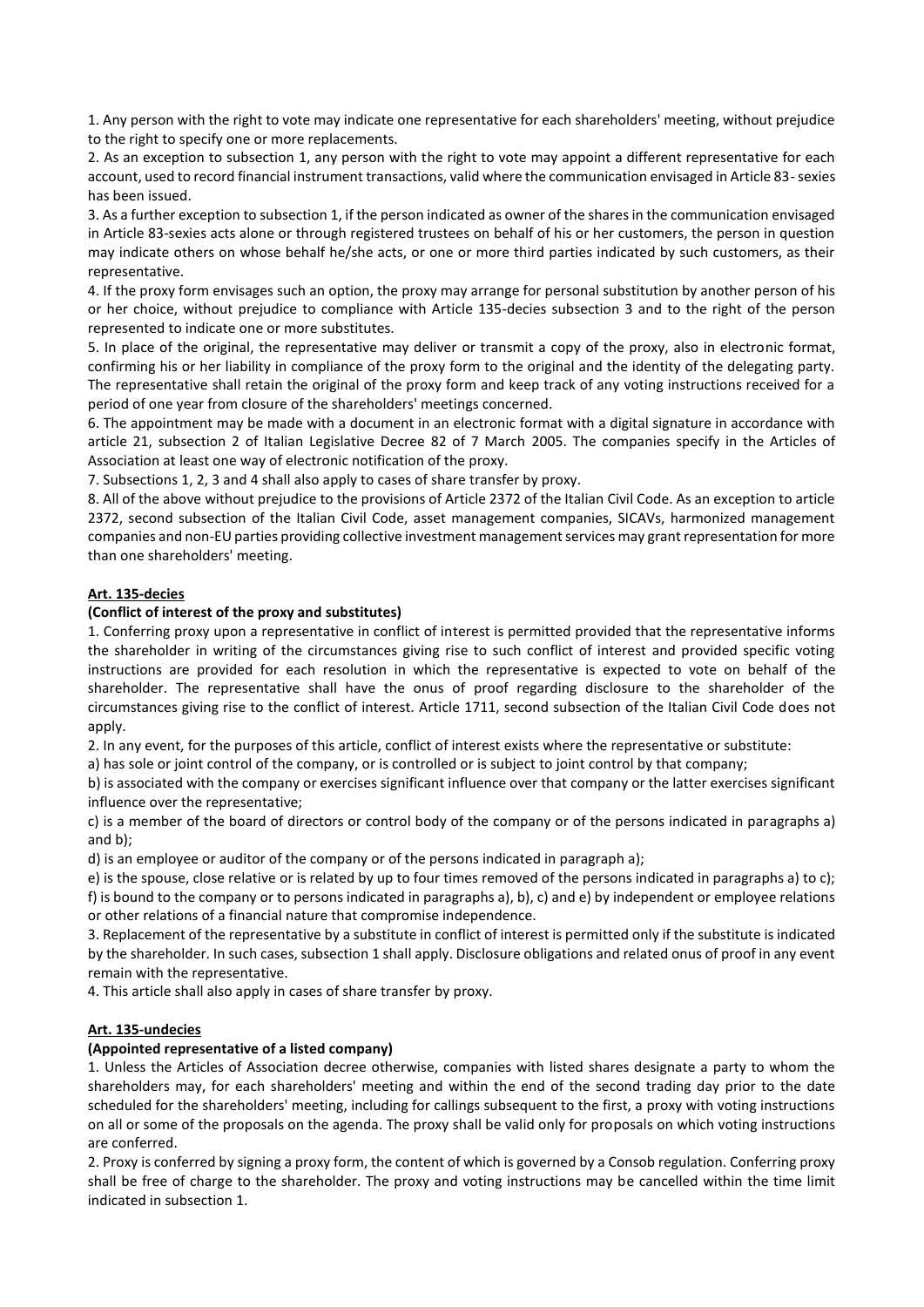3. Shares for which full or partial proxy is conferred are calculated for the purpose of determining due constitution of the shareholders' meeting. With regard to proposals for which no voting instructions are given, the shares are not considered in calculating the majority and the percentage of capital required for the resolutions to be carried.

4. The person appointed as representative shall any interest, personal or on behalf of third parties, that he or she may have with respect to the resolution proposals on the agenda. The representative must also maintain confidentiality of the content of voting instructions received until scrutiny commences, without prejudice to the option of disclosing such information to his or her employees or collaborators, who shall also be subject to confidentiality obligations. The party appointed as representative may not be assigned proxies except in compliance with this article.

5. By regulation pursuant to subsection 2, Consob may establish cases in which a representative failing to meet the indicated terms of Article 135-decies may express a vote other than that indicated in the voting instructions.

## **Leg. Dec. no. 39 of 27 January 2010, as amended by Leg. Dec. no. 135 of 17 July 2016 (Implementation of directive 2014/56/EU amending directive 2006/43/EC on statutory audits of annual accounts and consolidated accounts)**

# **Art. 13**

## **(Appointment, revocation and dismissal from appointments, termination of the contract)**

1. Except as provided in article 2328, second subsection, number 11), of the Italian Civil Code and it being understood that assignment conferrals by Public Interest Entities are governed by article 17, subsection 1, of this decree and article 16 of the European Regulations, the shareholders' meeting, on a reasoned proposal of the supervisory body, is made responsible for the statutory audit and determines the amount payable to the statutory auditor or the statutory auditing company for the entire duration of the appointment and any criteria for the adjustment of this amount during the appointment.

2. Except as established by article 17, subsection 1, of this decree, the appointment has a term of three years and expires at the shareholders' meeting called to approve the financial statements for the third year of office.

2-bis. Contractual clauses that limit the choice of the statutory auditor or the statutory auditing company by the shareholders' meeting to certain categories or lists of statutory auditors or auditing companies are prohibited and, if envisaged, should be considered null and void.

3. The shareholders' meeting shall revoke the appointment, after hearing the supervisory body, on recourse to just cause, providing at the same time to confer the appointment to another statutory auditor or statutory auditing company according to the procedures referred to in section 1. Differing views on accounting methods or audit procedures does not constitute just cause for revocation.

4. The statutory auditor or statutory auditing company responsible for an audit may resign from office but they are liable for any compensation in the cases and in accordance with the procedures defined by regulation by the Ministry of Economy and Finance, after consulting Consob. In any event, the resignation must be carried out in such time and manner as to enable the company being audited to provide otherwise, except in the case of gross impediment with supporting evidence from the auditor or statutory auditing company. This same regulation defines the cases and procedures in which the contract conferring the auditing appointment can be resolved by consensus, or for just cause.

5. In the cases referred to in section 4 the company subject to statutory audit shall promptly confer a new appointment. 6. In the event of resignation or consensual termination of a contract, the statutory auditing functions shall continue to be performed by the same statutory auditor or statutory auditing company until a decision on a new appointment has come into effect and, in any case, not later than six months from the date of resignation or termination of the contract. 7. The company being audited and the statutory auditor or statutory auditing company shall promptly inform the Ministry of Economy and Finance, and in the case of statutory audits relating to public interest entities and entities subject to "regime intermedio", Consob, as regards revocation, resignation or consensual termination of the contract, providing adequate explanations of the reasons behind them.

8. Deliberations on appointment and revocation adopted by shareholders' meetings in companies limited by share Article 2459 of the Civil Code is applicable.

9. In the event of the statutory audit of a public interest company pursuant to article 16, the shareholders of this entity, representing at least 5 per cent of the share capital, or the supervisory body, or Consob, have the right to request the revocation of the auditor or auditing company before the Civil Court if there is good cause.

#### **Art. 16**

#### **(Entities of Public Interest)**

1. The provisions of this chapter shall apply to entities of public interest and to the statutory auditors and auditing companies responsible for statutory audits of entities of public interest. The following are entities of public interest: a) Italian companies issuing securities authorised to trade on Italian and European Union regulated markets;

b) banks;

c) the insurance companies referred to in Article 1, section 1, paragraph u) of the Private Insurance Companies Code;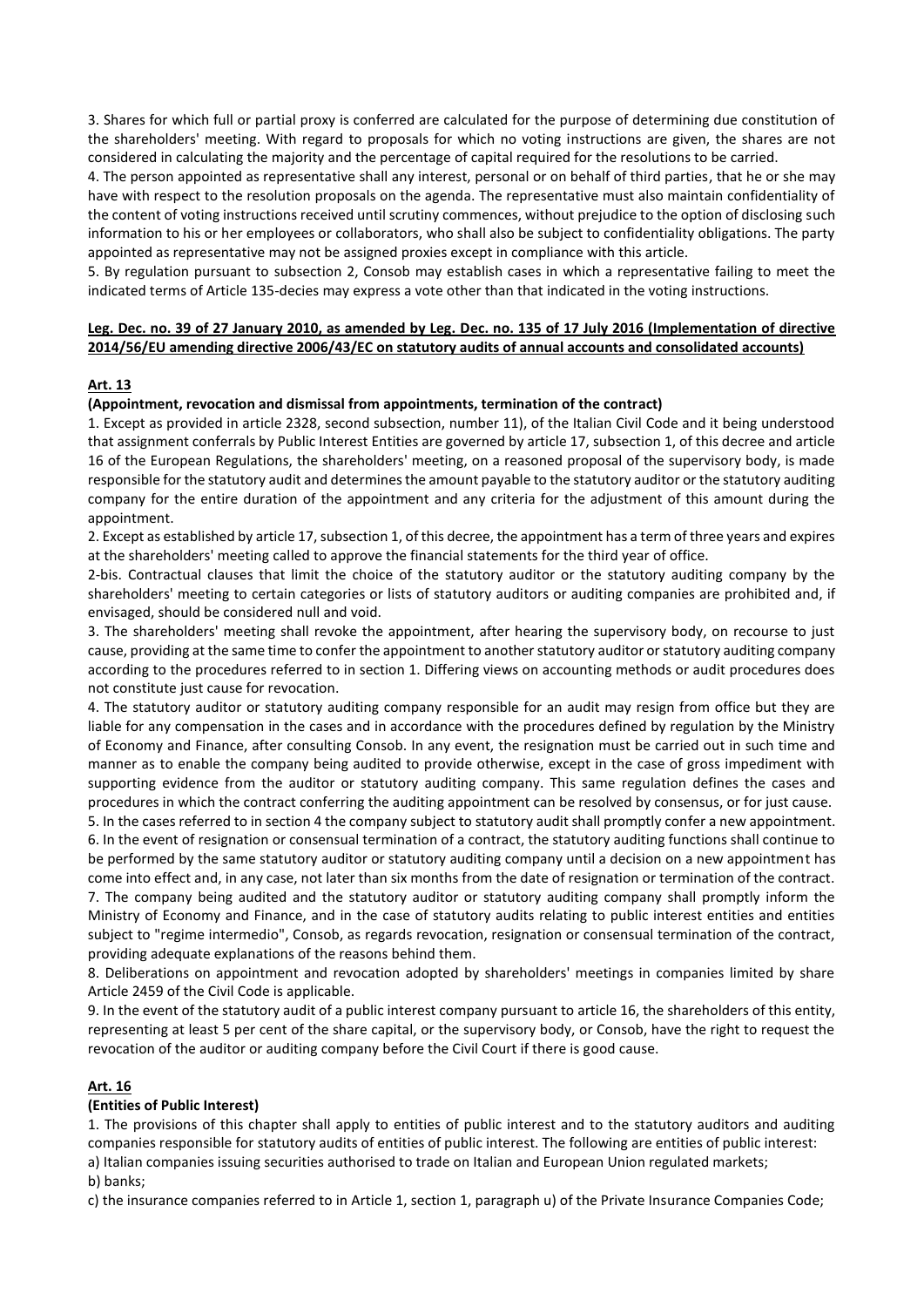d) the reinsurance companies referred to in Article 1, section 1, paragraph cc) of the Private Insurance Companies Code, with registered offices in Italy, and branch offices in Italy and reinsurance companies outside the European Community referred to in Article 1, section 1, paragraph cc-ter) of the Private Insurance Companies Code.

2. In public interest entities, the subsidiaries of public-interest entities, companies that control public-interest entities and companies subject to joint control with the latter, statutory audits cannot be carried out by the Board of Statutory Auditors.

## **Art. 17**

## **(Independence)**

1. The statutory audit assignment has a duration of nine years for auditing companies and seven years for statutory auditors. It may not be renewed or re-conferred until at least four years have elapsed from the date of termination of the previous assignment.

2. Without prejudice to compliance with the provisions of Articles 10 and 10-bis and in accordance with the principles laid down in EC directive 2006/43, as amended by EU directive 2014/56, Consob shall establish by regulation the situations that may compromise the independence of the statutory auditor, the auditing companies and the responsible auditor of a public-interest entity, and the measures to be taken to remove such situations.

3. The statutory auditors, the statutory auditing companies and entities belonging to their network, their members, their directors, the members of their supervisory bodies and employees of the auditing companies must comply with the prohibitions laid down in article 5, section 1, of the European Regulation.

4. Appointment as responsible auditor of the financial statements of a public interest entity cannot be carried out by the same person for a period exceeding seven financial years, nor can this person be re-appointed, even on behalf of a different statutory auditing company, until two years have elapsed after the termination of the previous appointment. 5. The statutory auditor or responsible auditor who performs the audit on behalf of an auditing company may not hold corporate positions in the direction and supervisory bodies of the entity that appointed the auditor, nor can they take independent or subordinate employment relationships with the entity carrying out important managerial roles until at least two years have elapsed from the moment they ceased to be statutory auditor or responsible auditor in relation to the assignment. This prohibition also extends to employees and members, other than responsible auditors, of the statutory auditor or auditing company, and any other natural persons whose services are made available to or are under the control of the statutory auditor or auditing company, if these persons are qualified to act as statutory auditors, for a two-year period from their direct involvement in the audit assignment.

6. All those who have been directors, members of the supervisory bodies, general managers or managers responsible for preparing corporate accounting documents at an institution of public interest cannot carry out statutory audits of the financial statements of the entity or of the companies controlled by the same or that control it until at least two years have elapsed from the termination of those appointments or employment relationships.

7. The prohibition in Article 2372, fifth section, of the Italian Civil Code also applies to statutory auditors or auditing companies who have been appointed auditor and the person responsible for the assignment and responsible auditor.

## **Regulation no. 261/2012 concerning the cases and procedures for revocation, resignation and consensual termination of statutory audit appointments, in implementation of article 13, section 4, of Legislative Decree no. 39 of 27 January 2010**

#### **Art. 7**

#### **(Consensual termination of statutory audit contracts)**

1. The statutory auditor or auditing company and the company being audited may consensually decide to terminate the statutory audit contract providing the continuity of the statutory audit activities is ensured.

2. The shareholders' meeting, having received the comments of the statutory auditor or auditing company and after hearing the supervisory body also with regard to those comments, shall decide on the consensual termination of the statutory audit contract and appoint another statutory auditor or another statutory auditing company.

3. In any event, the statutory auditing functions shall continue to be performed by the same statutory auditor or the same statutory auditing company until a decision on a new appointment has come into effect and, in any case, not later than six months from the date of resignation or termination of the contract.

# **Italian Civil Code**

#### **Art. 2365**

# **(Extraordinary Shareholders' Meeting)**

1. The extraordinary shareholders' meeting shall resolve on the amendments to the bylaws, the appointment, replacement and powers of the liquidators and on all other matters expressly attributed to its remit by law.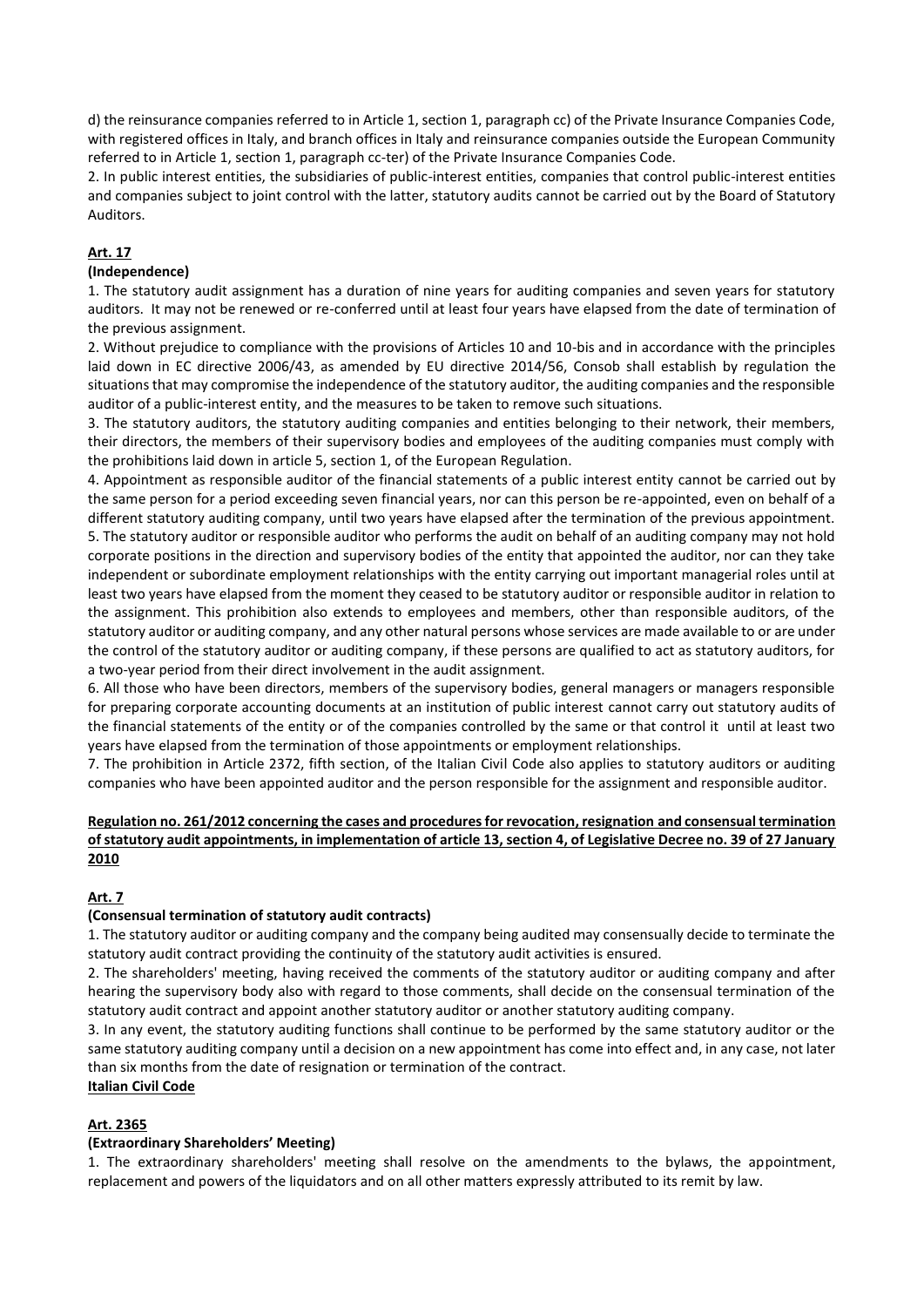2. Without prejudice to the provisions of articles [2420-ter](http://www.universocoop.it/codice/art_2420-ter.html) and [2443,](http://www.universocoop.it/codice/art_2443.html) the bylaws may attribute to the authority of the administrative body or supervisory board or management board the resolutions on mergers in the cases set out in articles [2505](http://www.universocoop.it/codice/art_2505.html) and [2505-bis,](http://www.universocoop.it/codice/art_2505-bis.html) the institution or elimination of branch offices, the indication of which directors have legal representation of the company, the reduction of capital in case of withdrawal of shareholders, the adaptation of the Bylaws to legal provisions, and the transfer of registered offices within Italy. In any event [article 2436](http://www.universocoop.it/codice/art_2436.html) shall apply.

## **Art. 2409-bis**

## **(Statutory audit of the accounts)**

1. The statutory audit of the accounts shall be performed by a statutory auditor of the accounts or a statutory auditing company registered in the specific register.

2. The bylaws of companies that are not required to prepare consolidated financial statements may envisage that the statutory audit of the accounts be performed by the board of statutory auditors. In such an eventuality the Board of Statutory Auditors shall be composed of statutory auditors registered in the specific register.

#### **LEGISLATIVE DECREE 93 of 1 June 2011**

**Implementation of directives 2009/72/EC, 2009/73/EC and 2008/92/EC relating to common standards for the internal electricity and natural gas market and an EU procedure on the transparency of prices to gas and electricity industrial end consumers, as well as the repeal of directives 2003/54/EC and 2003/55/EC.**

**Title II**

# **NATURAL GAS MARKET**

#### **Art. 19**

#### **(Separation of the owners of transmission systems and transmission system operators)**

1. Vertically integrated undertakings that intend to comply with the provisions of Article 9 of Directive 2009/73/EC shall respect the following rules when implementing ownership unbundling of the operators: a) an undertaking that owns a transmission system must perform the functions of the transmission system operator; b) the same natural or legal person or persons may not exercise control, directly or indirectly, over an undertaking that performs activities of production or supply of natural gas or electricity and at the same time exercise control or rights, directly or indirectly, over a natural gas or electricity transmission system operator or over a natural gas or electricity transmission system; c) the same natural or legal person or persons may not appoint members of the supervisory board, board of directors or bodies that legally represent the undertaking of a transmission system operator or a transmission system, nor exercise control or rights, directly or indirectly, over activities of production or supply of natural gas; d) the same person may not be a member of the supervisory board, board of directors or bodies that legally represent the undertaking, whether of an undertaking that performs activities of production or supply of natural gas or of a transmission system operator or a transmission system; e) commercially sensitive information pursuant to Article 20 of Legislative Decree 164 of 2000 acquired by the transmission system operator before the unbundling of the vertically integrated undertaking, nor the personnel of said operator, may be transferred to undertakings that perform activities of production or supply of natural gas.

2. The rights referred to in paragraph 1, letters b) and c) include, in particular, the power to exercise voting rights, to appoint members of the supervisory board, board of directors or bodies that legally represent the undertaking, as well as the holding of a majority share.

3. For the purpose of the application of the provisions of paragraph 1, if legal persons should have been constituted by the State or by a public body, two separate public bodies that, respectively, exercise control over a natural gas or electricity transmission system operator or over a natural gas or electricity transmission system and control over an undertaking that performs the functions of production and supply of natural gas or electricity, shall not be considered the same legal person.

# **Prime Ministerial Decree of 25 May 2012, enacted to implement Decree-Law 1 of 24 January 2012, converted with amendments into Law 27 of 24 March 2012**

## **Article 2**

# **(Criteria, conditions and governance procedures suitable to ensure separation)**

1. From the end of the period indicated in Article 1, paragraph 1 or, if earlier, from the date of loss of control pursuant to Article 2359, paragraph 1 of the Italian Civil Code of SNAM S.p.A. by Eni S.p.A., for the purposes of implementation of Article 19 of Legislative Decree 93/2011, the voting rights attributed to the shares acquired, including through acts, operations or agreements made in any form, as well as any shares that might be held, directly or indirectly, by producers or suppliers of gas and/or electricity or of undertakings that control them, or which are controlled by or affiliated with them pursuant to the Italian Civil Code, or any powers of appointment to which they are entitled, are limited in